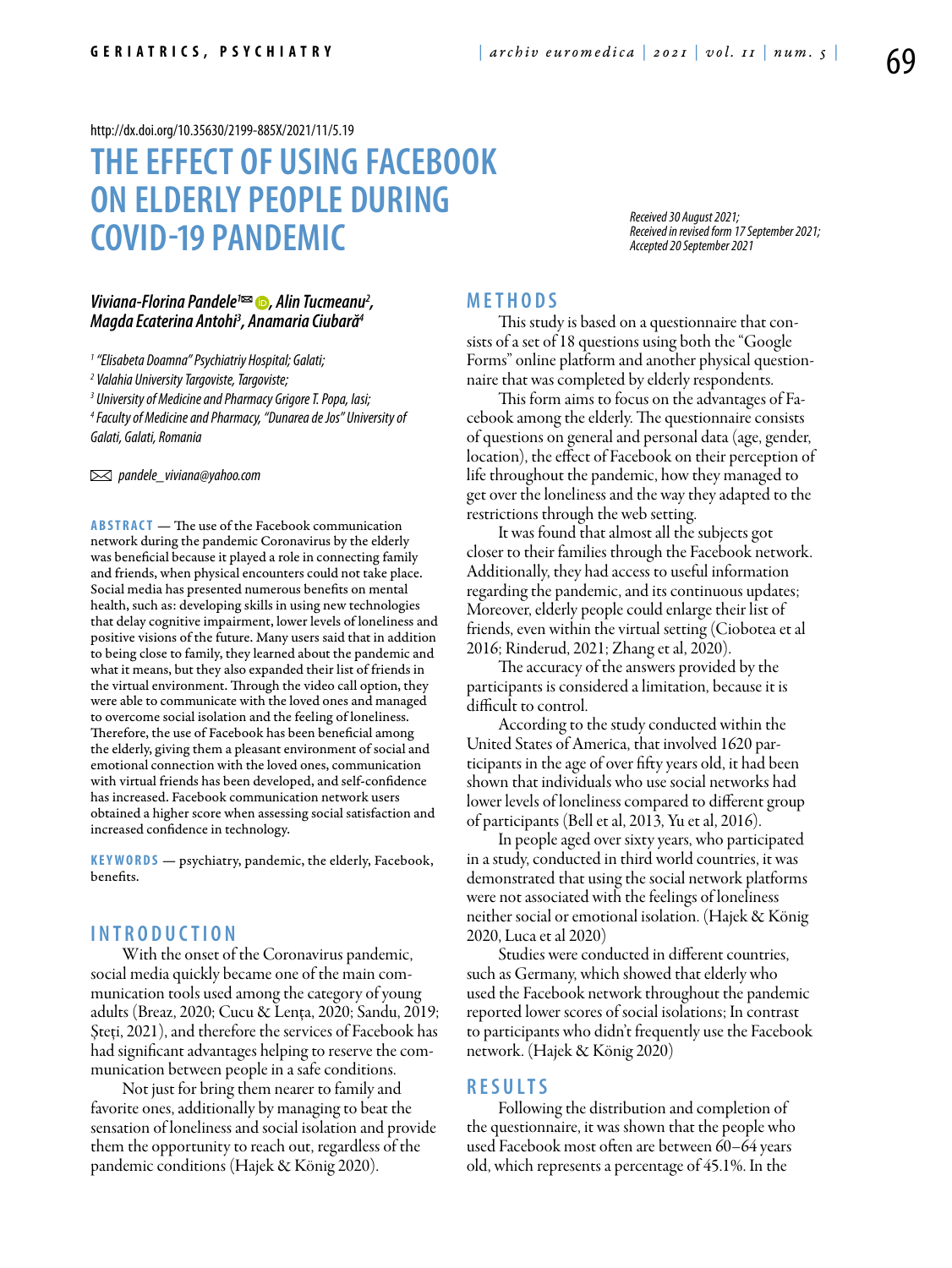second place, people aged 65–70, which represents a percentage of 21.6%. People aged 71–75 and 76–80 are represented by the following percentages: 19.6% and 13.7%, respectively.

Regarding the distribution by the sex of the participants, the elderly in the study group are 62.7% females, and 37.3% are males.

Regarding the area of origin, 74.5% of the people who completed the questionnaire are from the urban area, and 25.5% from the rural area.

When asked if they used the social network Facebook during the pandemic, 90.2% had a positive answer and only 9.8% answered that they only used it for a few times.

It was found that the majority (58.8%) of the elderly used Facebook between 1–3 hours a day, 31.4% used it between 4–6 hours a day, 7.8% used it between 7–9 hours a day and only 2% utilized it for 30 minutes a day.

They declared that the time spent on this social network increased significantly with the onset of the pandemic.

As for the purpose of using Facebook during the pandemic, the participants have

Declared that they used it to communicate with their families (70.6%), for informational purposes (65.2%), and 54.9% communicated with both family and friends.

When people were asked if Facebook helped them get closer to family and the loved ones during the pandemic, most of them had a positive response (78.4%), only 17.6% reported the answer *sometimes*, and a negative answer was represented by a percentage of 3.9%.

This question demonstrates that the social network during the pandemic was beneficial for most elders by bringing them closer to their loved ones.

Among the communication options offered by Facebook, the participants involved in this study stated that they prefer the video call option in a percentage of 62.7%, text messages by (49%), audio call by (29.4%), and audio messages by (19.6%).

Following the question *Who did you communicate more with on Facebook during the pandemic*? it was found that 86.3% of people answered that they have communicated with their children, 68.6% communicated with their grandchildren, 25.5% did communicate with their friends, and 9.8% did connect with their former colleagues.

After communicating with family and friends, 66.7% of the elderly in the study group said they felt calm, 43.1% said that the feeling of loneliness had decreased, 35.3% said that the state of anxiety was reduced and the impact of social isolation was not so strong, 31.4% felt safe, and 29.4% said they were happier. These are just some of the benefits that the social network Facebook has brought to the elderly. The answers to the question about how Facebook was helpful were: 54.9% answered that they met new people, 45.1% met their former colleagues / friends, 41.2% had renewed friendships.

When older people use the social network Facebook, they said they feel comfortable because: they talk to family (80.4%), they talk to close friends (58.8%), they get news updates (51%), watch funny videos with children or animals and make them feel good (41.2%), communicate with virtual friends (29.4%), watch favorite shows (19.6%).

People who participated in this study stated that they prefer this social network because it has the option of video calling (62.7%), have access to photos of family and friends (51%), can call both audio and video relatives from another country at no extra cost and can hold a video conference with all family members (47.1%).

The people from the studied group declared in a percentage of 100% that the decision to create a Facebook account, as well as the use of this social network was a correct one.

#### **DISC U SSION**

During the pandemic, the use of the social network Facebook was beneficial among young people, and more specifically among the elderly. Not only it did bring them closer to their families, but it also gave them information about what was going on around the world and helped them reunite with former colleagues / friends.

Communication on social networks offer the elderly a pleasant environment to stay socially and emotionally connected with loved ones.

Through the video calling option, they were able to communicate with loved ones and managed to overcome social isolation and feelings of loneliness more easily, by increasing the level of support and social contact.

The ability to communicate with virtual friends has been developed and was beneficial for increasing self-confidence.

The use of the Facebook communication network was associated with a state of peace, support and security. It helped them during the pandemic to access information, kept in touch with family and the loved ones, adapted more easily to the sudden changes associated with the pandemic, and social isolation did not have as strong an impact as before.

#### *Acknowledgment*

This research was presented at 5<sup>th</sup> European Conference of Psychiatry and Mental Health "Galatia" 2021.